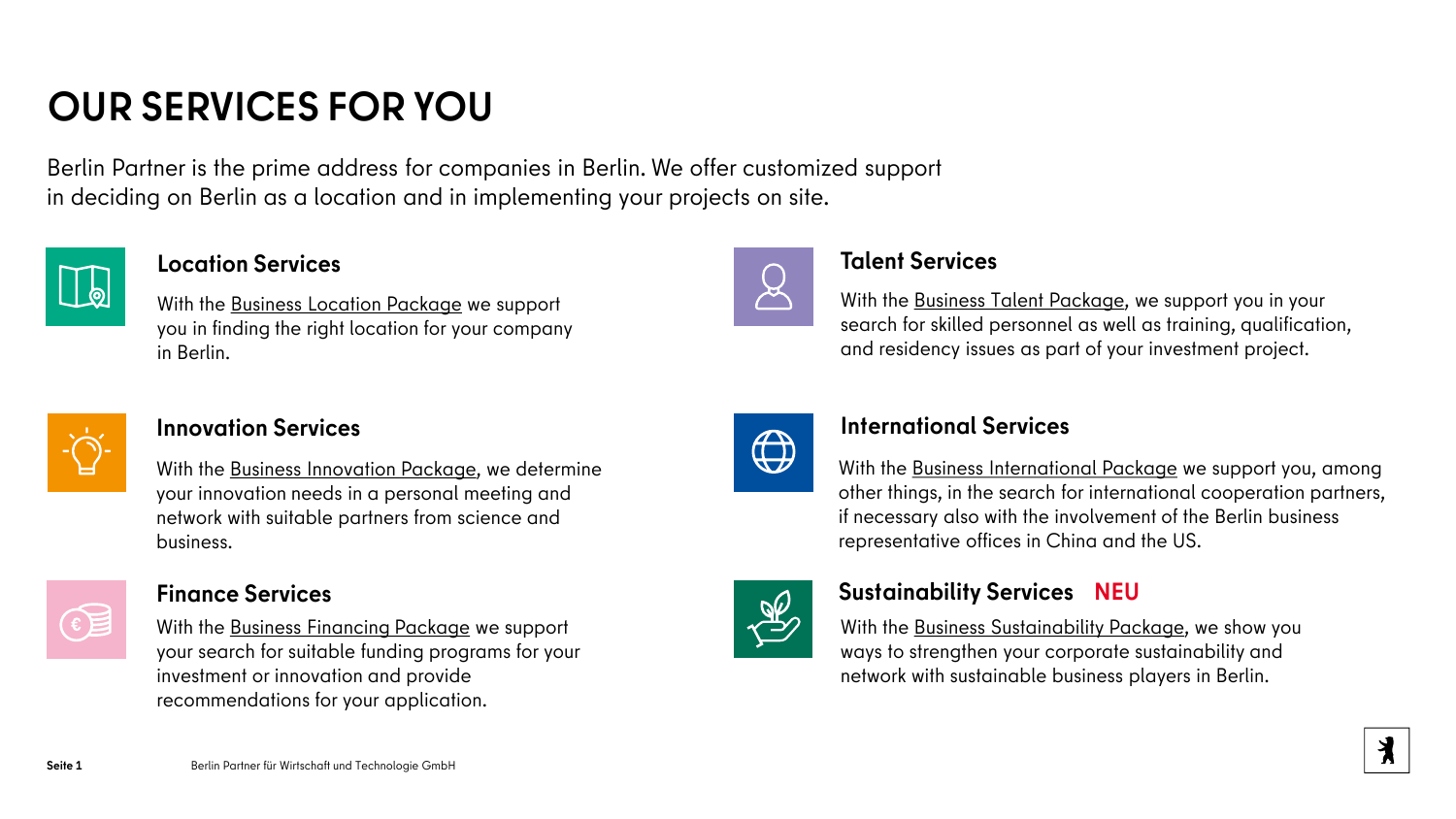

## **Location Services**

The direct route to your property

An overview of Berlin as a business location: with 3D and 2D maps, location information, and infrastructure data. Free of charge and usable via your web browser.

**[Berlin Economic Atlas](https://www.businesslocationcenter.de/wirtschaftsatlas/) [→](https://www.businesslocationcenter.de/wirtschaftsatlas/)** 

### **What is part of the Location Service?**

Would you like to settle or change your business in Berlin? We provide you with a comprehensive overview of office locations, commercial sites, and development areas in the city and research suitable offers; neutrally, objectively, and free of charge. We support you until your shortlist is ready.

### **We are at your side.**

We organize property viewing tours and accompany you to the properties of your choice. With us you meet the providers of the real estate. We will inform you about the infrastructure, transport connections, and living in connection with the selected locations. If necessary, we establish contacts with the Berlin administration.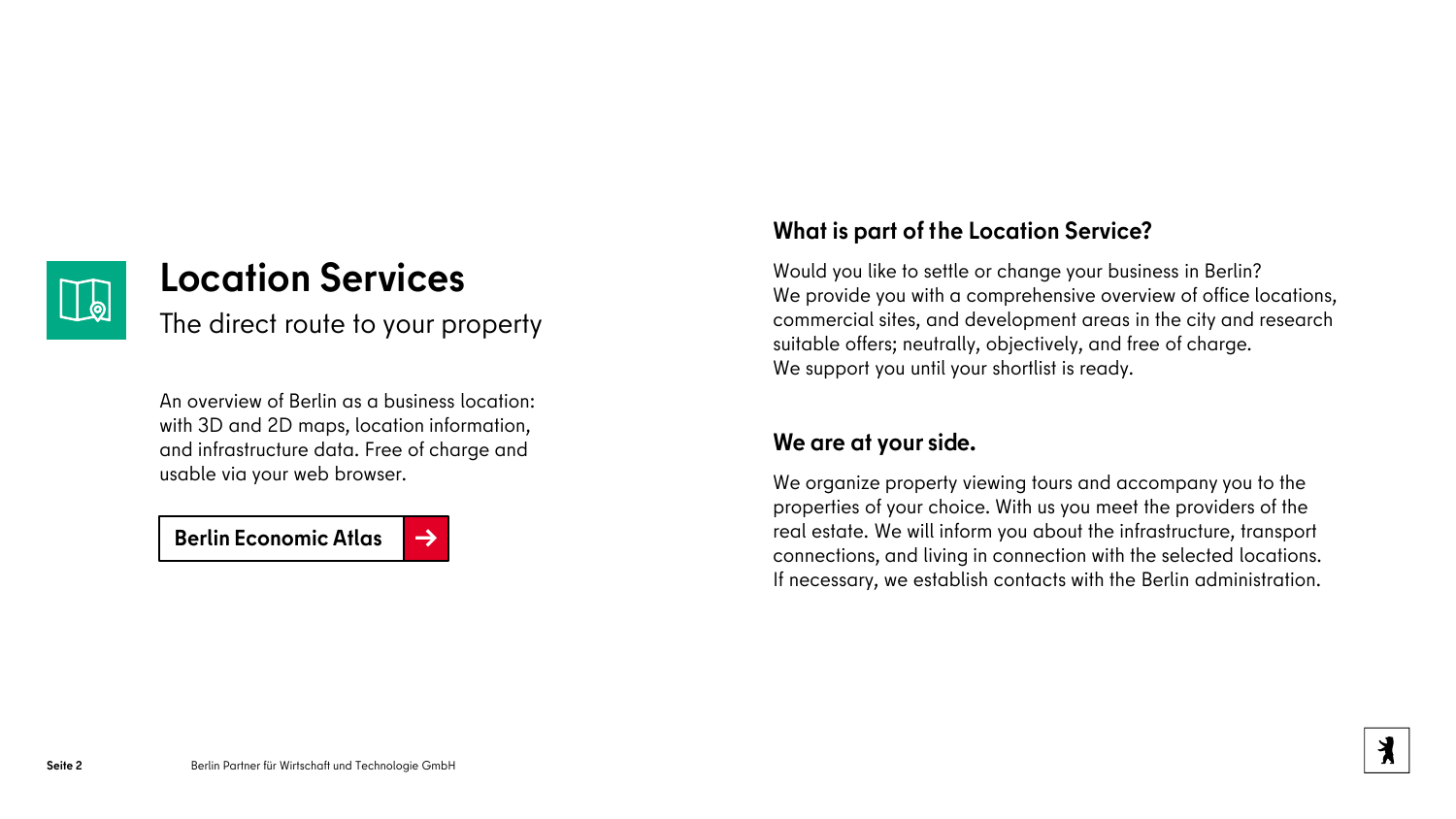## **Location Services**

## Our services for you

#### **Location Information Research Viewing**

Information on the commercial real estate market – office locations and commercial areas in Berlin

Contacts with project developers and service providers in the real estate industry

Presentation of the Berlin Economic Atlas including a 3D city model of Berlin in the Business Location Center

Information about the Berlin housing market

Support in the creation of a search profile

Search for suitable areas, detached from ownership conditions

Online information on currently available commercial space in the real estate portal

Contact with BIM Berliner Immobilienmanagement GmbH, the Senate Administration, and the Berlin districts

Information on planning law

Organization of location tours and accompaniment to viewing appointments

Support until you have created a shortlist

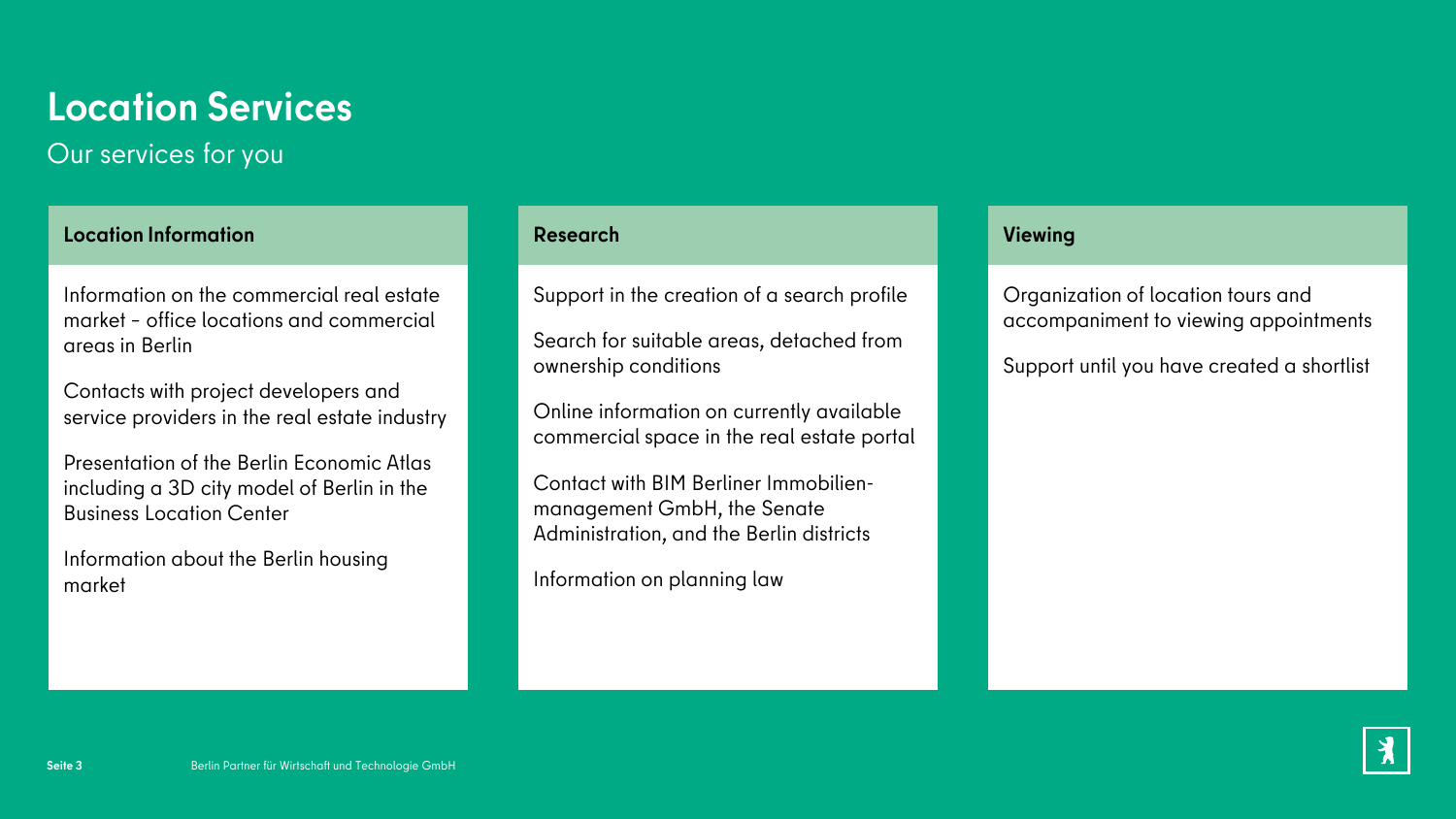# €

## **Finance Services**

Funding programs for investment and innovation

Berlin offers attractive funding opportunities for all phases of business development — from start-up to growth financing. Financial incentives range from public loans, guarantees, and equity capital, to direct grants for investment and innovation projects.

### **What is part of the Finance Service?**

Are you planning to settle in Berlin, do you want to grow at the location, or are you planning an innovation project? Our experts will find the right financing solution and provide you with valuable information on how to apply for funding. We work closely with project sponsors, development banks, and potential financing partners at the state, federal, and EU levels.

### **This is how it works:**

Together, we discuss the plans for your project, which should ideally already be available in the form of a project description or a business plan. We will check with you which funding and financing instruments come into consideration, establish contacts with relevant players, and provide you with important information for your application.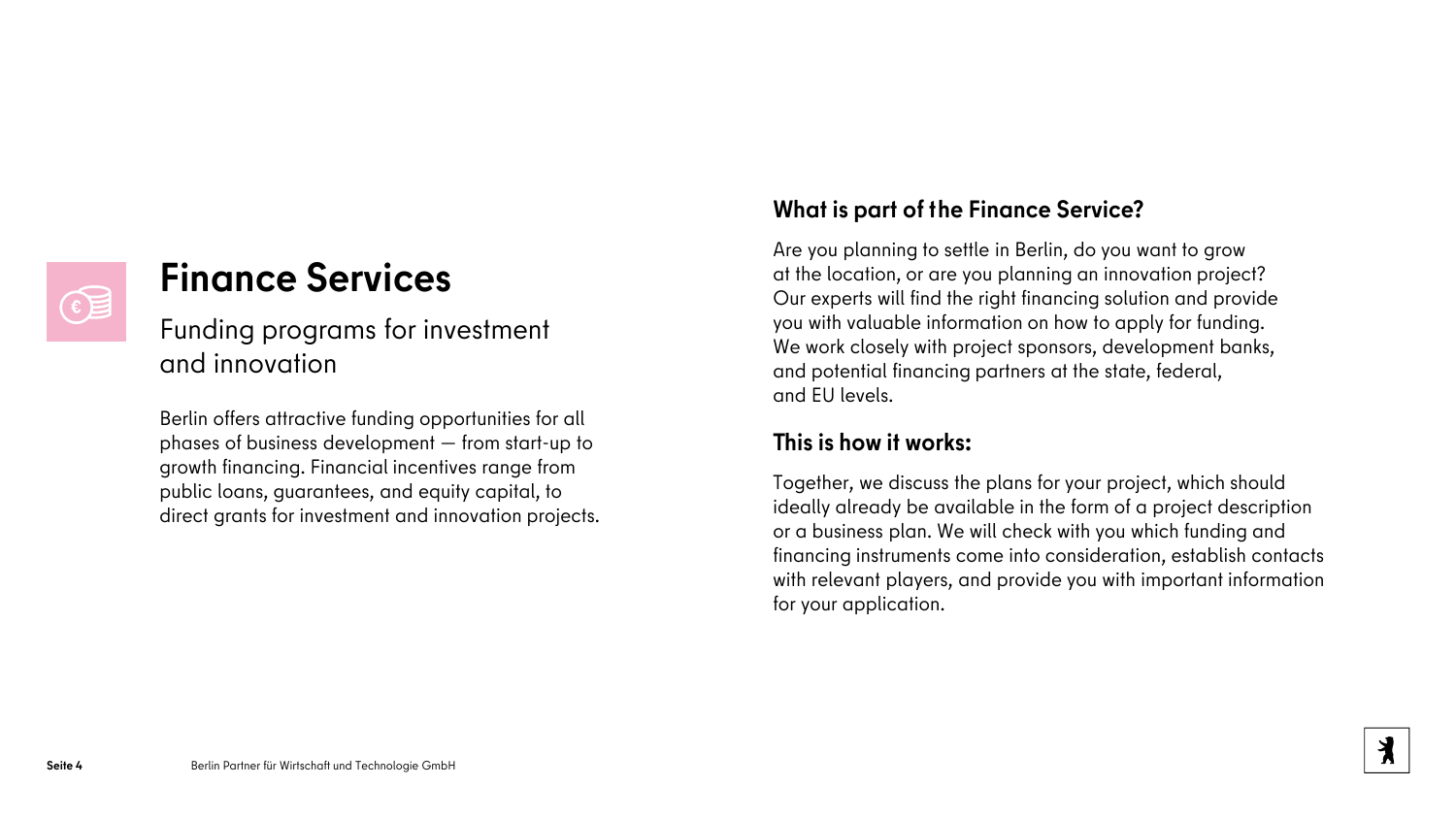## **Finance Services**

Our services for you

Information on funding and financing offers in Berlin

Information on subsidies for specific industries in Berlin

Research on the degree of innovation

Tips for your project description and business plan

#### **Fact Check Financing Options Funding Programs**

Information on financing through loans, guarantees, equity, private equity, etc.

Presentation of suitable funding programs

Contacts with potential public financing partners (development banks, public VCs, etc.) for investment or innovation projects

Preliminary coordination with the IBB development bank and project sponsors

Investment funding for companies in Berlin: GRW Program

Innovation funding for business and science in Berlin (including ProFIT, Transfer-/Coaching-BONUS)

Innovation and property rights funding by the German Federal Government (including ZIM, go-inno, and WIPANO)

EU funding programs for innovation and cooperation, including Horizon Europe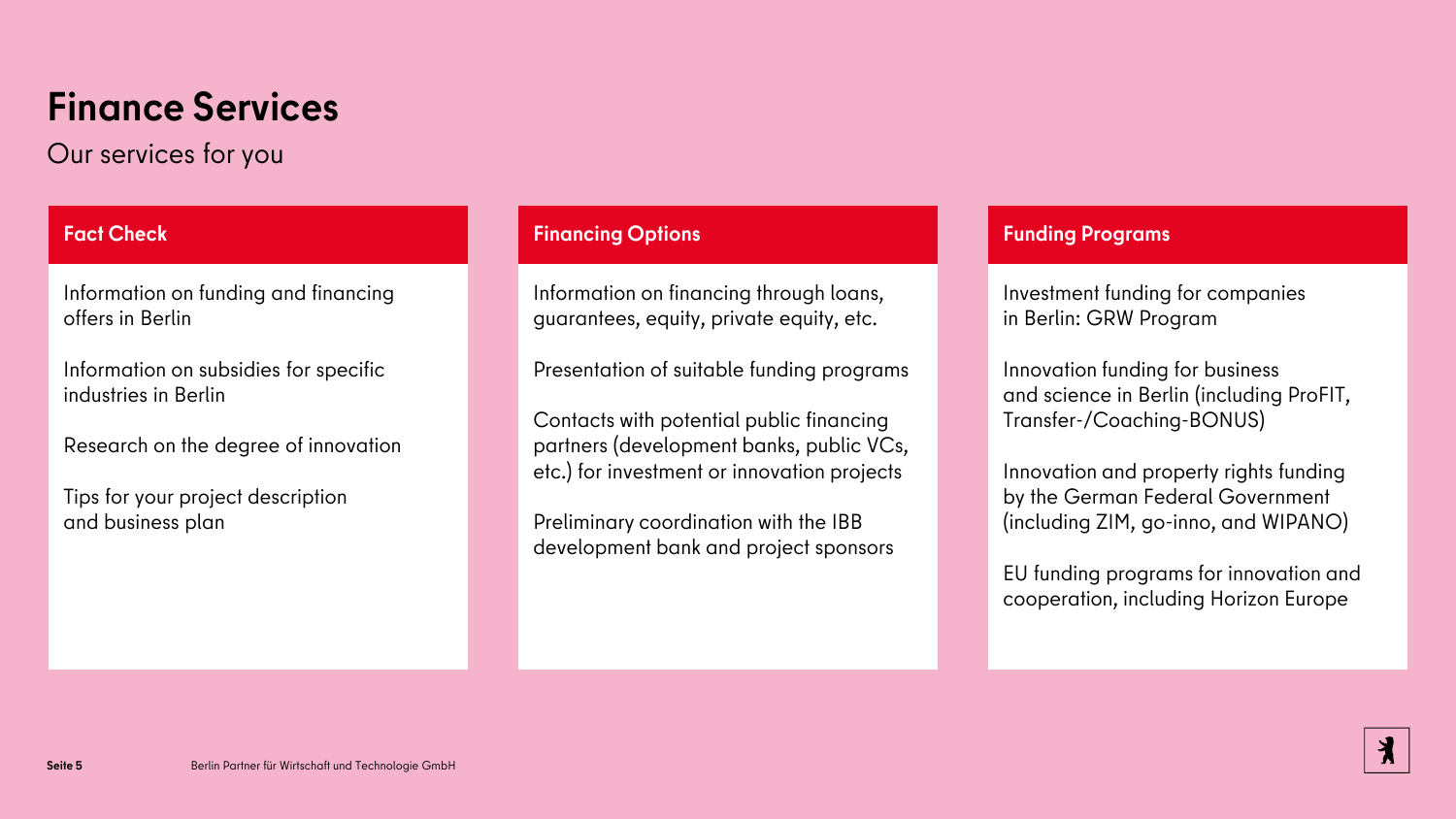

## **Talent Services**

The right professionals for your jobs

With more than two million people in employment, Berlin is Germany's largest labor market and talent pool. Every year, several tens of thousands of (inter)national talented people move to the city. More than 190,000 young professionals study here, and more than 30,000 graduates enter the job market each year.



### **What is part of the Talent Service?**

You would like to settle or grow in Berlin? We give you a comprehensive overview of the availability of skilled workers, wages, and salaries. We show you how to find the right talent, and how to retain it. We support you in recruiting until your positions are filled and the employees have arrived in Berlin.

#### **We care.**

We discuss your plans and vacancies together and provide you with market-neutral information on talent availability, target groupspecific approaches, and potential recruiting tools. In addition, we support you in applying for work permits for your non-EU employees and ensure that your new employees settle in well here in Berlin with our welcome offers.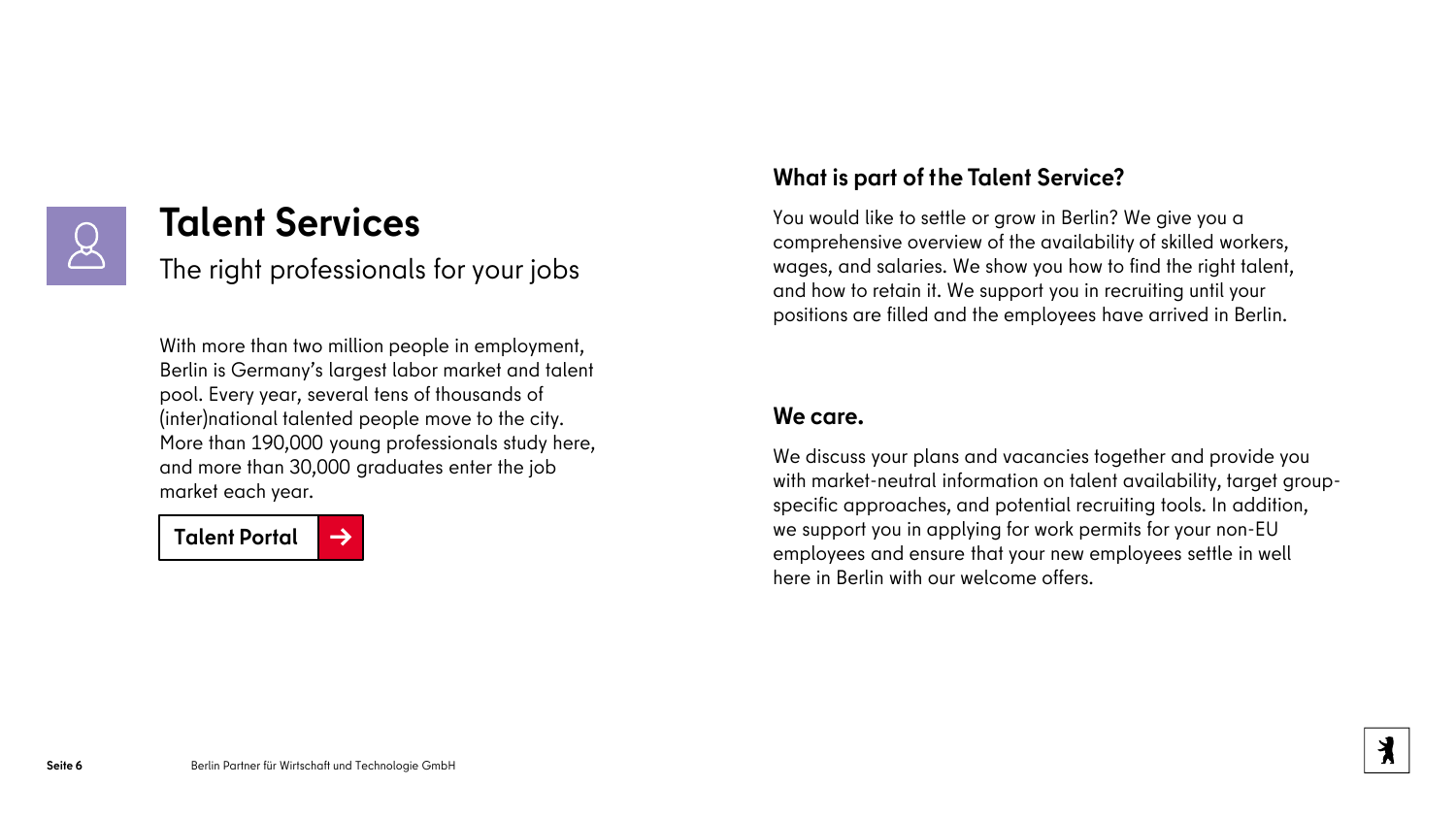# **Talent Services**

Our services for you

Data on availability of skilled workers, wages, qualifications, and languages

Support with your recruiting strategy

Tips for creating job profiles

Publication of your job offers on our [Job Portal](https://www.talent-berlin.de/jobs/jobsuche) and via social media

Contacts in our strong network of potential recruiting partners

Access to Career Services and alumni offices of the universities

BIS – assistance in applying for residence permits for talent from non-EU States

[Dual Career Service](https://www.dualcareer-berlin.de/) – Advice for spouses or partners of strategically important specialists and executives also moving to Berlin

Welcome packages and bus tours with initial information about Berlin for your new employees

Guide and checklists for new Berliners at the [Talent Portal](https://www.talent-berlin.de/ankommen)

For relocations to Berlin: Presentation about Berlin for the staff at the previous company headquarters

### **Recruiting Support Welcome Offers Personnel Marketing**

[Publication of your job offers on our Job](https://www.talent-berlin.de/jobs/jobsuche)  Portal

Visibility as a Berlin employer in the industry presentations on [talent-berlin.de](http://www.talent-berlin.de/)

[Short videos](https://www.talent-berlin.de/magazin/berlinjobs) introducing appealing jobs at Berlin companies

Promotion of your recruiting events via [talent-berlin.de](https://www.talent-berlin.de/magazin/jobevents) and our social media channels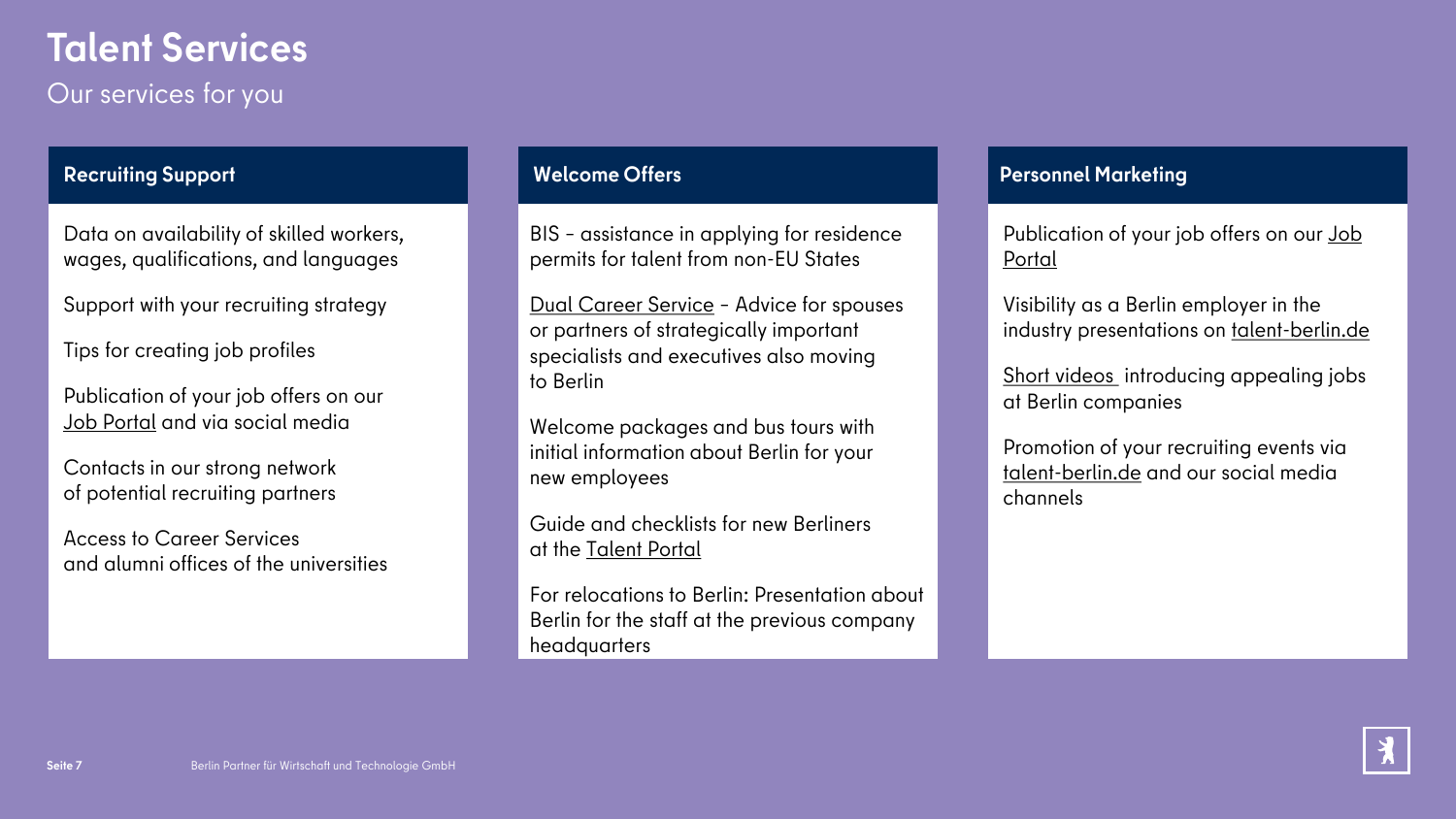

## **Innovation Services**

More innovation through research cooperation

Berlin is a leading research and technology location with close links between science and business. Here, everyone can find the expertise they need to strengthen their own competitiveness with innovations.

Attractive cooperation and support offers are available for all phases of product development.

**[Berlin's science at a glance](https://www.businesslocationcenter.de/wissenschaft/)** [→](https://www.businesslocationcenter.de/wissenschaft/)

### **What is part of the Innovation Service?**

Whether a start-up or a global player: Almost every company can benefit in many ways from cooperation with universities and research institutions. Our experts support you in the new and continued development of products or processes – from project definition and the search for partners to financing.

#### **This is how we help you.**

We help you find innovation with our matchmaking events and referral services. We network directly with potential partners and determine which funding and financing instruments at the state, federal, and EU level are suitable for your project. We discuss your plans for the project together and support you with trend and potential analyses. Berlin is a creative laboratory. We open it up for you.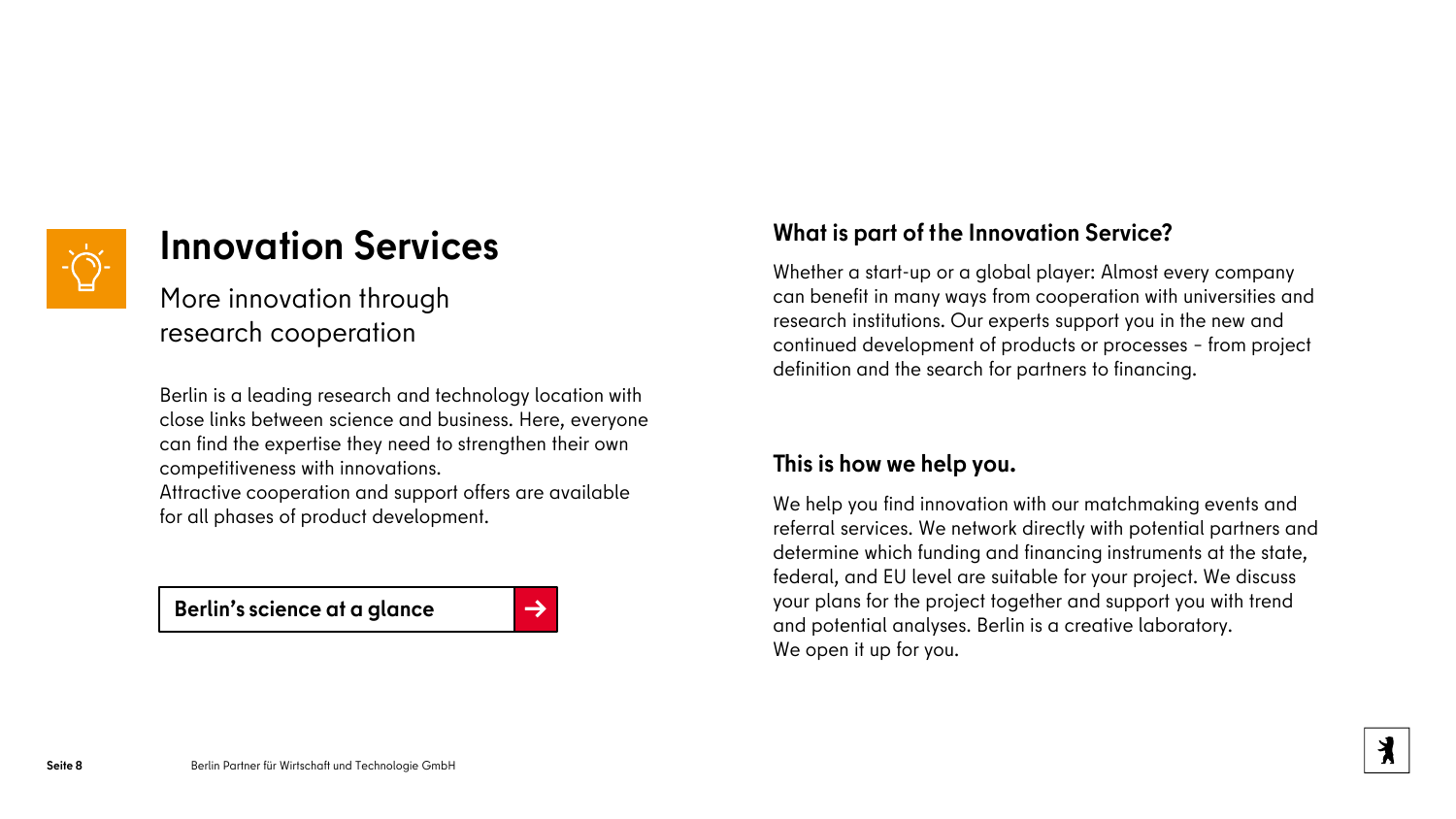## **Innovation Services**

### Our services for you

#### **Innovation and Cooperation Potential Cooperation Partners Innovation Funding**

Market and technology information

Patent service: Guidance for the development of IP strategies

Access to expertise from Berlin's growth industries

Methodology for trend analyses and innovation management

Selected potential analyses and implementation concepts

Identification of experts from universities, research institutions, and industry in Berlin

Contact initiation via cooperation events, matchmaking events and online platforms

Access to incubators & accelerators in Berlin

Contacts with European research regions (ERRIN) in Brussels

Access to research and development infrastructure

Information and advice on innovation funding for business and science in Berlin (including ProFIT, Transfer/Coaching BONUS, innovation assistant)

Information and advice on innovation and intellectual property rights funding from the German Federal Government (including ZIM, go-inno, and WIPANO)

Information and advice on funding programs and calls of the German Federal Government and the EU for innovation and cooperation, including Horizon Europe

Application workshops on new calls and funding programs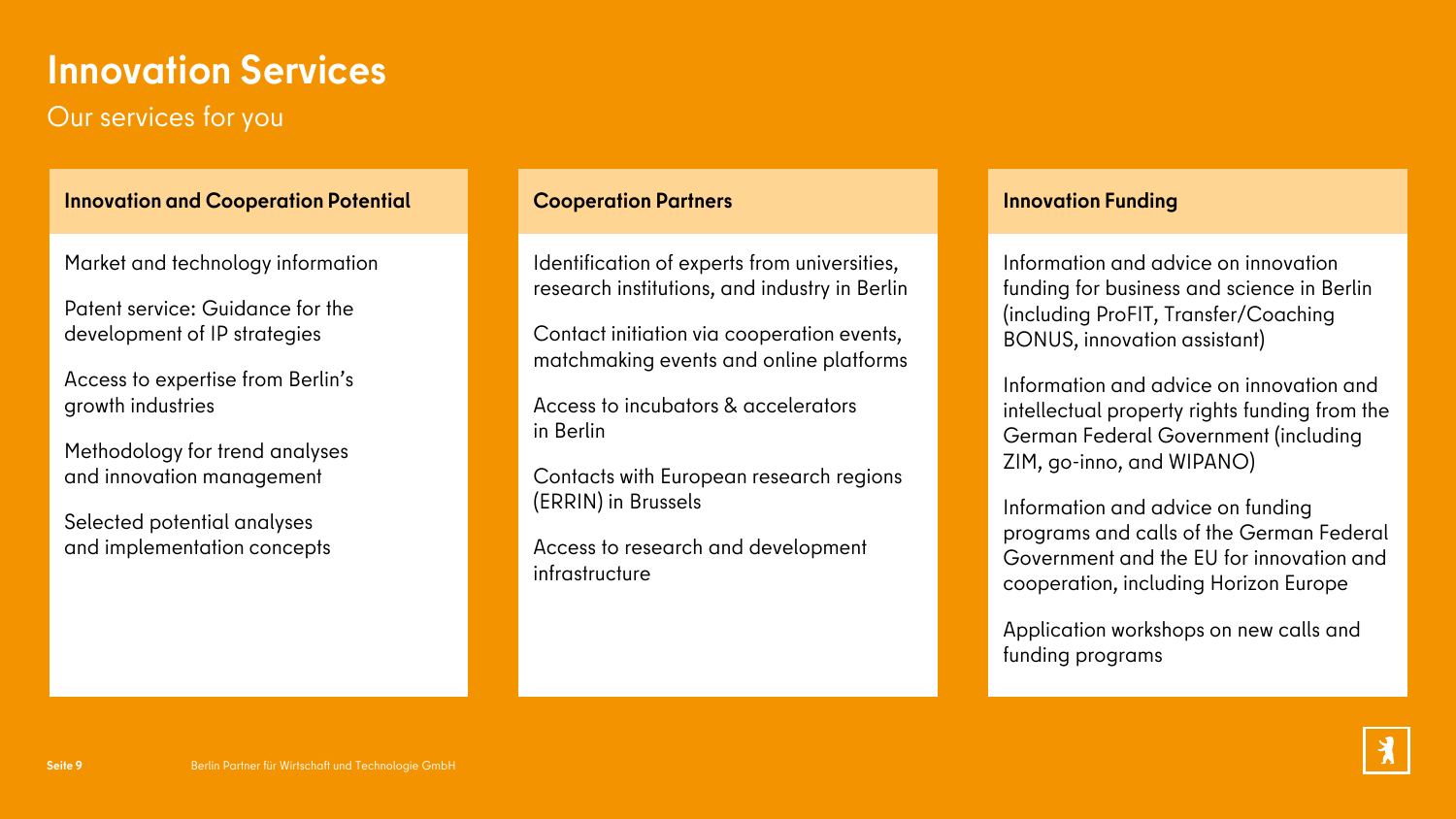

## **International Services**

### Successful worldwide cooperation from Berlin

Berlin is Germany's most international city and the ideal location for global activities. With its own business representative offices in the People's Republic of China (Beijing) and in the United States of America (New York City), Berlin is also well positioned in the two most important non-European sales markets.

Use the Business International Package as the basis for a personal consultation with our Area Managers, who will offer you individual and bundled services from a single source.

**[Business representation in China](https://www.businesslocationcenter.de/unsere-leistungen-fuer-ihr-unternehmen/internationalisierung/wirtschaftsvertretung-in-china/) [→](https://www.businesslocationcenter.de/unsere-leistungen-fuer-ihr-unternehmen/internationalisierung/wirtschaftsvertretung-in-china/)** 

**[Business representation in the US](https://www.businesslocationcenter.de/unsere-leistungen-fuer-ihr-unternehmen/internationalisierung/wirtschaftsvertretung-in-den-usa/)**  $\rightarrow$ 



### **What is part of the International Service?**

Are you looking for international cooperation opportunities, support with brand entry, or possibilities for internationalization promotion? We offer you access to the largest SME network in the world, the Enterprise Europe Network, we provide you with our network contacts to companies and institutions – both in Europe and around the world. Through international trade fairs and delegation trips, we offer one-stop support focused on industries and regions. Foreign business delegations receive support from our delegation and VIP service in planning and implementing their visit programs in Berlin.

### **Join us!**

Abroad, you can present your company as part of our international joint trade fair participations under the umbrella of the strong Berlin brand or take part in selected trips, some of which are politically accompanied. You will also meet potential international business partners at international cooperation exchanges, with business delegations, or as part of our startup activities with other startup cities around the world.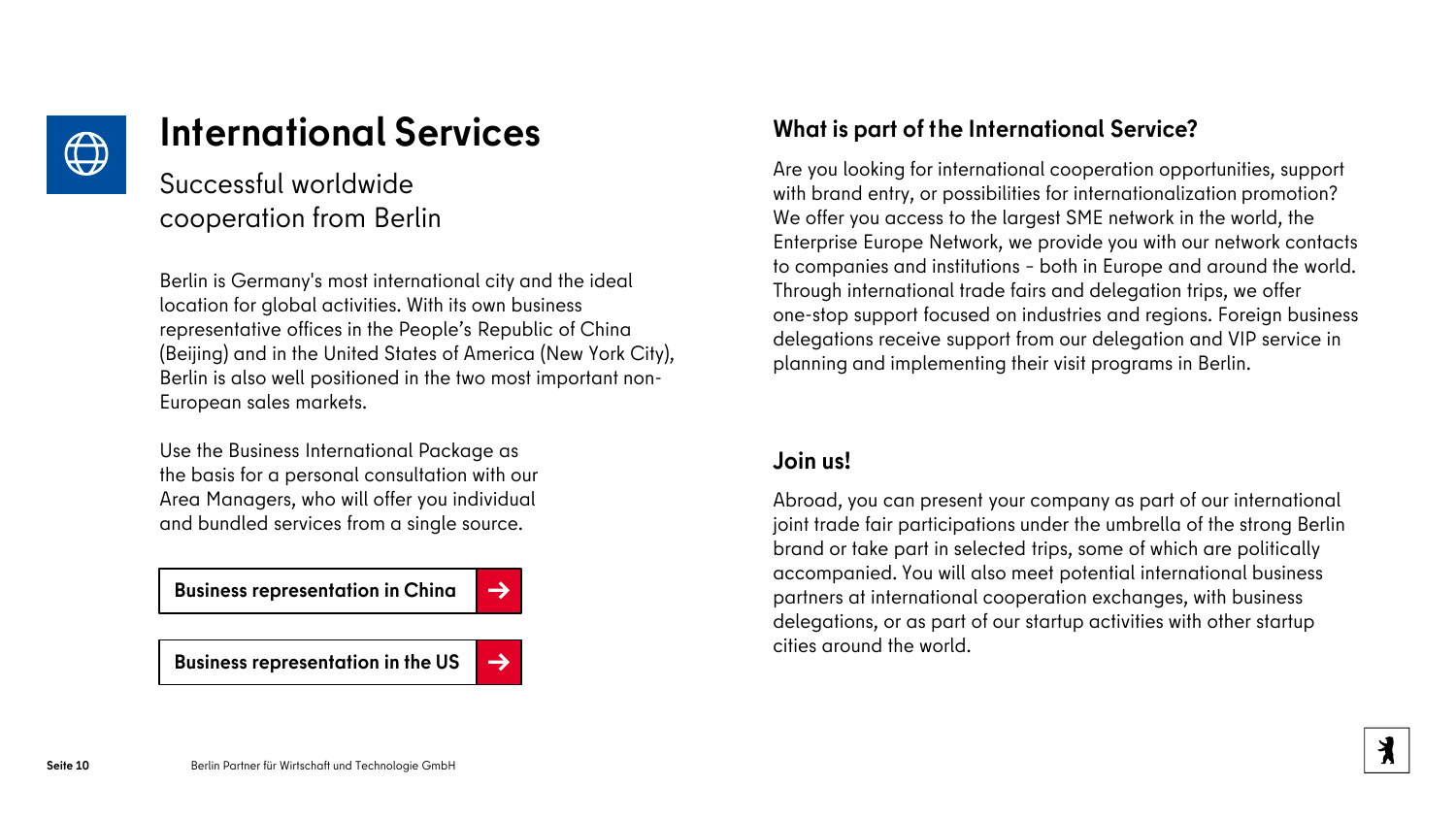## **International Services**

## Our services for you

**International Cooperation Opportunities Cooperation Partners Internationalization Funding**

Information on international cooperation opportunities in Europe and around the world

Contacts with potential technology and research partners

Presentation and research of cooperation requests in databases of the international SME network Enterprise Europe Network (EEN)

Access to international matchmaking events

Direct contact for Berlin companies in China and the US

Participation in international trade fairs at home and abroad via the Berlin-Brandenburg trade fair program

Information on trade fairs worldwide and on trade fair appearances of the German Federal Government

Selected international delegation trips for Berlin companies

Meetings with international business delegations in Berlin

VIP and delegation service offers

Foreign trade promotion for Berlin companies via the Program for Internationalization

Federal funding programs for foreign trade

EU funding and international calls with a focus on Horizon Europe

Information on EU-wide tenders

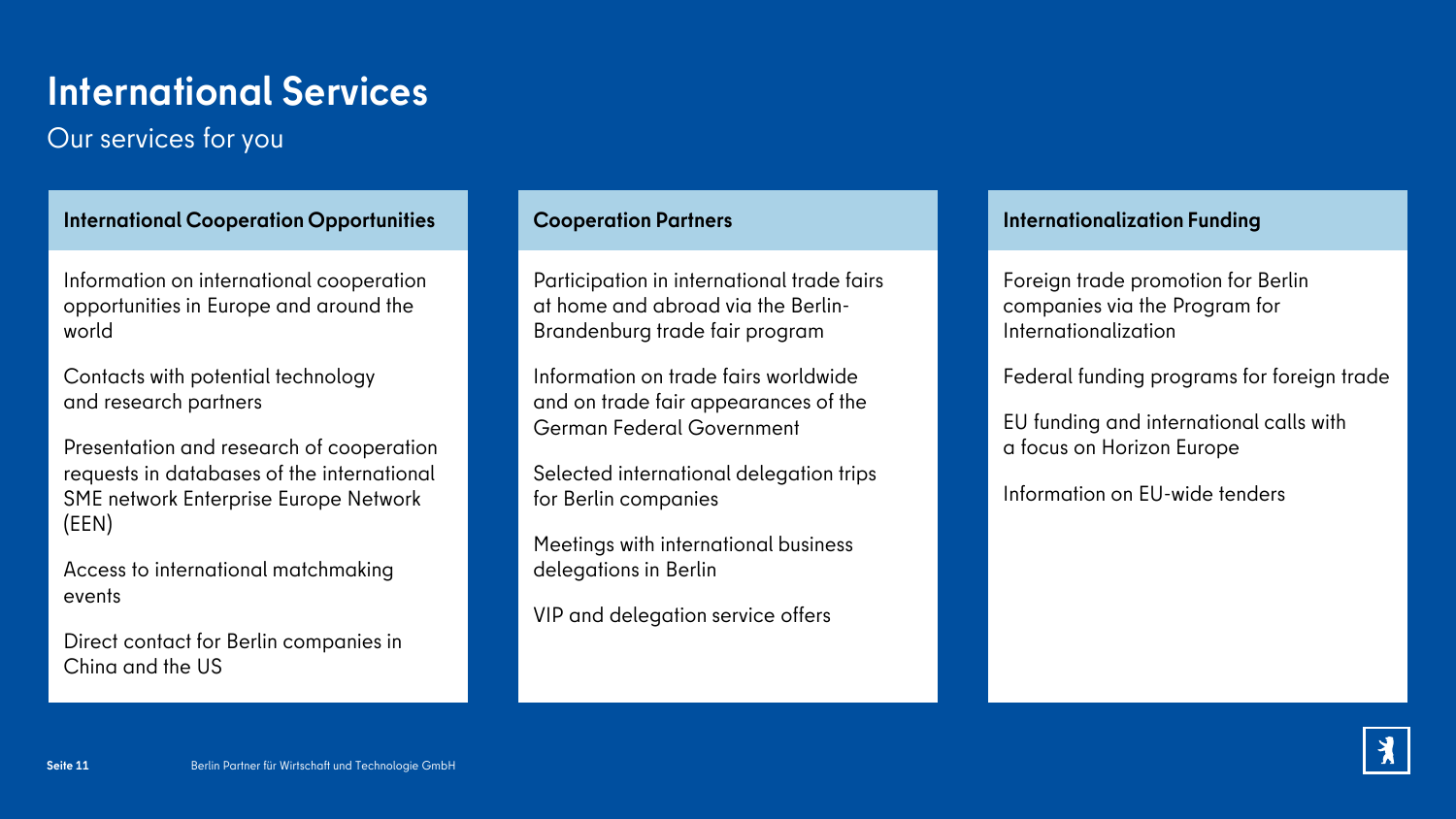

## **Sustainability Services**

More sustainability through cooperation in the Berlin ecosystem

On the way to a sustainable economy, Berlin is driving forward the 17 Goals for sustainable development. In order to promote Berlin as a location for a sustainable economy, we support you in responding to the new requirements, developing new business areas and remaining internationally competitive and attractive for talent. As the capital for social and green impact startups, Berlin offers an excellent ecosystem, with opportunities for cooperation and funding opportunities for your sustainable business development.

### **What does the Sustainability Service include?**

Whether start-up, established company or research institution organisations of all kinds can benefit from the development and expansion of their own sustainability management, exchange of experience and innovative cooperations. We support you in making your products or processes more sustainable, from the search for partners up to financing.

### **How we can help you.**

Together we discuss the status quo and the potential of your sustainable development as well as inform you about funding opportunities for your projects. As a pilot, we network you with sustainability pioneers, with traditional companies that have already started their sustainability transformation and with **Serlin Partner as a sustainable company** [→](http://www.berlin-partner.de/nachhaltigkeit)<br>service providers who can advise you in depth on individual topics.